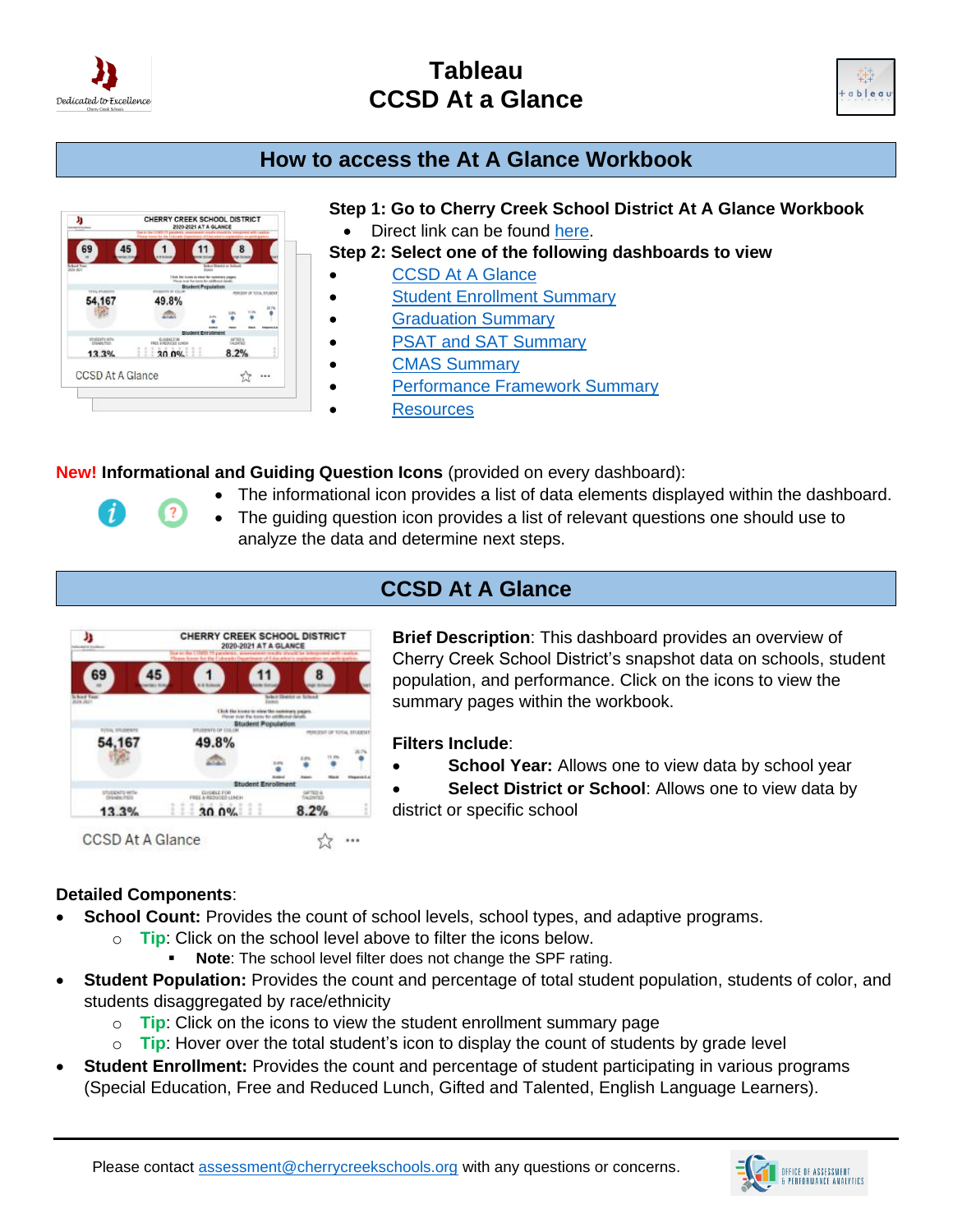



- o **Tip**: Click on the icons to view the student enrollment summary page
- **Student and School Performance:** Provides school and student performance on graduation, PSAT, SAT, CMAS, and state accountability
	- o **Tip**: Click on the icons to view the Graduation, Performance Framework, CMAS, PSAT and SAT, summary pages.
	- o **Tip**: Hover over the official performance rating icon to view prior years' ratings

## **Student Enrollment Summary**



**Brief Description:** Provides an overview of student enrollment by school, student groups/programs, and grade.

#### **Filters Include:**

- **School Year:** Allows one to view data by school year
- **Select District or School**: Allows one to view data by district or specific school
- **View Students by**: Allows one to view the data by All Students, Gender, or Race/Ethnicity
- **Note**: The view students by filter does not change the pie charts
- **Grade Level**: Allows one to view data by a specific grade level
- **Note:** The grade filter does not change the pie charts

#### **Detailed Components:**

- **Student Counts by School**: Provides the count of students by school type, level, and programs
	- **Student Counts by Grade:** A bar chart that illustrates the number of students in each grade
	- o **Tip**: Hover over the bar chart for additional details
- **Student Groups/Programs**: The pie chart displays the percentage of students in each group/program identification



## **Graduation Summary**

**Brief Description**: Provides an overview of the graduation rate by graduates and completers at the district and school level. Graduates include students who graduated high school with a diploma. Completers include all students who graduated high school with either a diploma, GED, or non-diploma certificate.

**Filters include:**

- **School Year:** Allows one to view data by school year
- **Select District or School**: Allows one to view data by district or specific school
- **Completer Type:** Allows one to view the data by graduates or completers

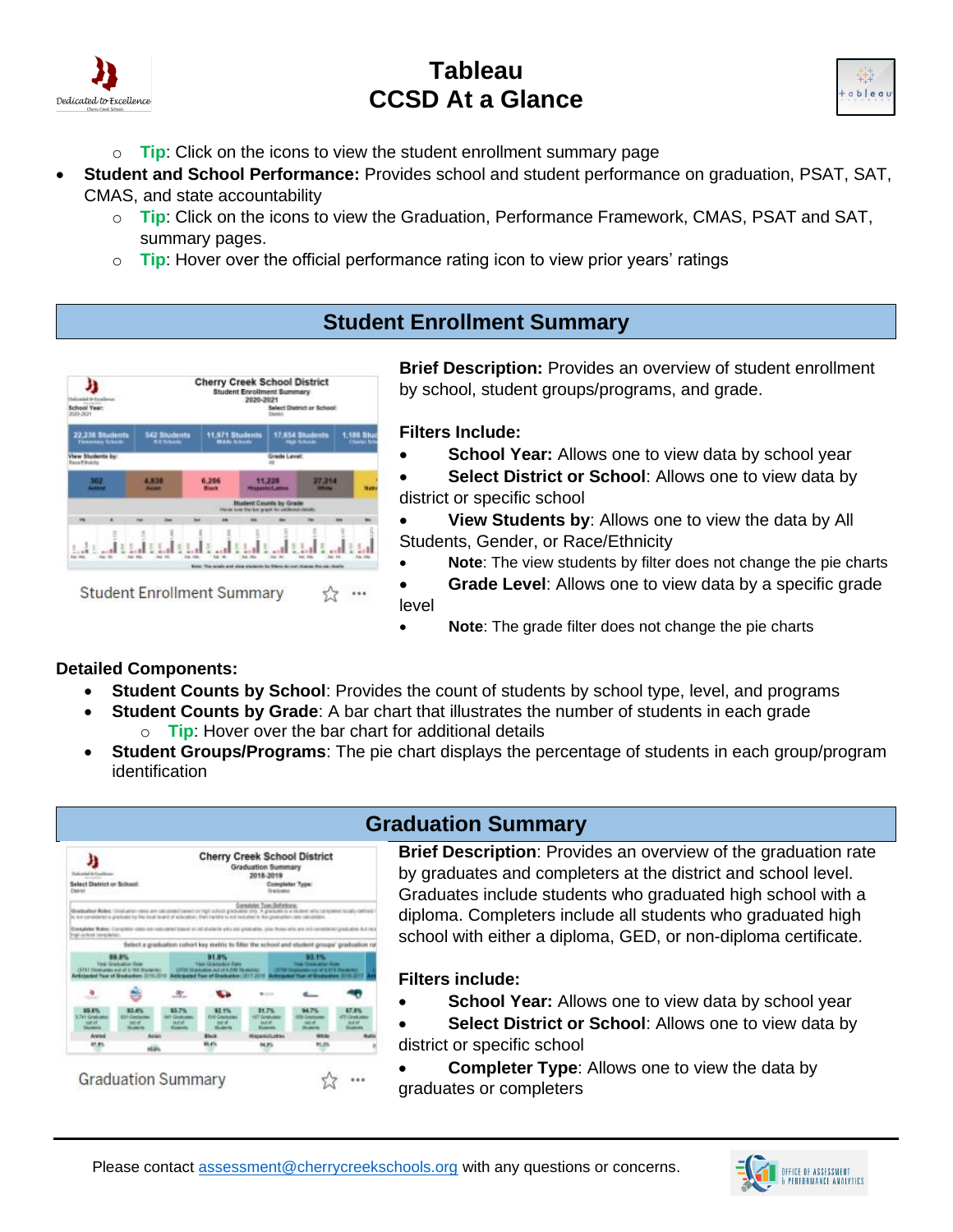



#### **Detailed Components:**

- **Completer Type Definitions**: Provides definitions and calculations of the two types of graduation rates
- **Cohort Graduation Rate**: Provides the graduation rate and student count for the 4-, 5-, 6-, and 7-year cohorts
	- o **Tip**: Select a graduation cohort to filter the views of other detailed components on the dashboard by the cohort year.
- **School Graduation Rate**: Provides the overall district and each school's graduation rate for the selected cohort.
- **Race/Ethnicity**: Provides the graduation rate by Race/Ethnicity.
- **Student Groups Comparison**: Compares the graduation rates by Gender, Free and Reduced Lunch Eligible, English Learners, Gifted and Talented students, and Students with Disabilities

## **PSAT and SAT Summary Dashboard**



**Brief Description**: Provides an overview of college and career ready benchmarks (ranges) in Evidence Based Reading and Writing (EBRW) and Math sections on PSAT and SAT at the district and the school level.

#### **Filters include**:

- **School Year:** Allows one to view data by school year
- **Select District or School**: Allows one to view data by district or specific school
	- **Test:** Allows one to view the data by PSAT or SAT
- **Student Groups**: Allows one to view data by:

| <b>District Comparisons:</b>                                                                                                                                                                                                                                                                       | <b>Group Comparisons:</b>                                                                                                                                                                                                                                                                                                                                                                                                                                                  |
|----------------------------------------------------------------------------------------------------------------------------------------------------------------------------------------------------------------------------------------------------------------------------------------------------|----------------------------------------------------------------------------------------------------------------------------------------------------------------------------------------------------------------------------------------------------------------------------------------------------------------------------------------------------------------------------------------------------------------------------------------------------------------------------|
| All Students<br>$1_{-}$<br><b>Gifted and Talented Students</b><br>2.<br><b>Students with Disabilities</b><br>3.<br><b>English Learners</b><br>4.<br>5. Free and Reduced Lunch Eligible Students<br><b>Note:</b> This filter does not apply to the Performance<br>Levels by Student Groups display. | Race/Ethnicity by each category<br>1.<br>Gender<br>2.<br>Students with Disabilities vs Students without<br>3.<br><b>Disabilities</b><br>Gifted and Talented Students vs. Non-Gifted and<br>4.<br><b>Talented Students</b><br>English Learners vs. Non-English Learners<br>5.<br>6. Free and Reduced Lunch Eligible Students vs. Non-<br>Eligible Free and Reduced Lunch Students<br>Note: This filter only applies to the Performance Levels by<br>Student Groups display. |



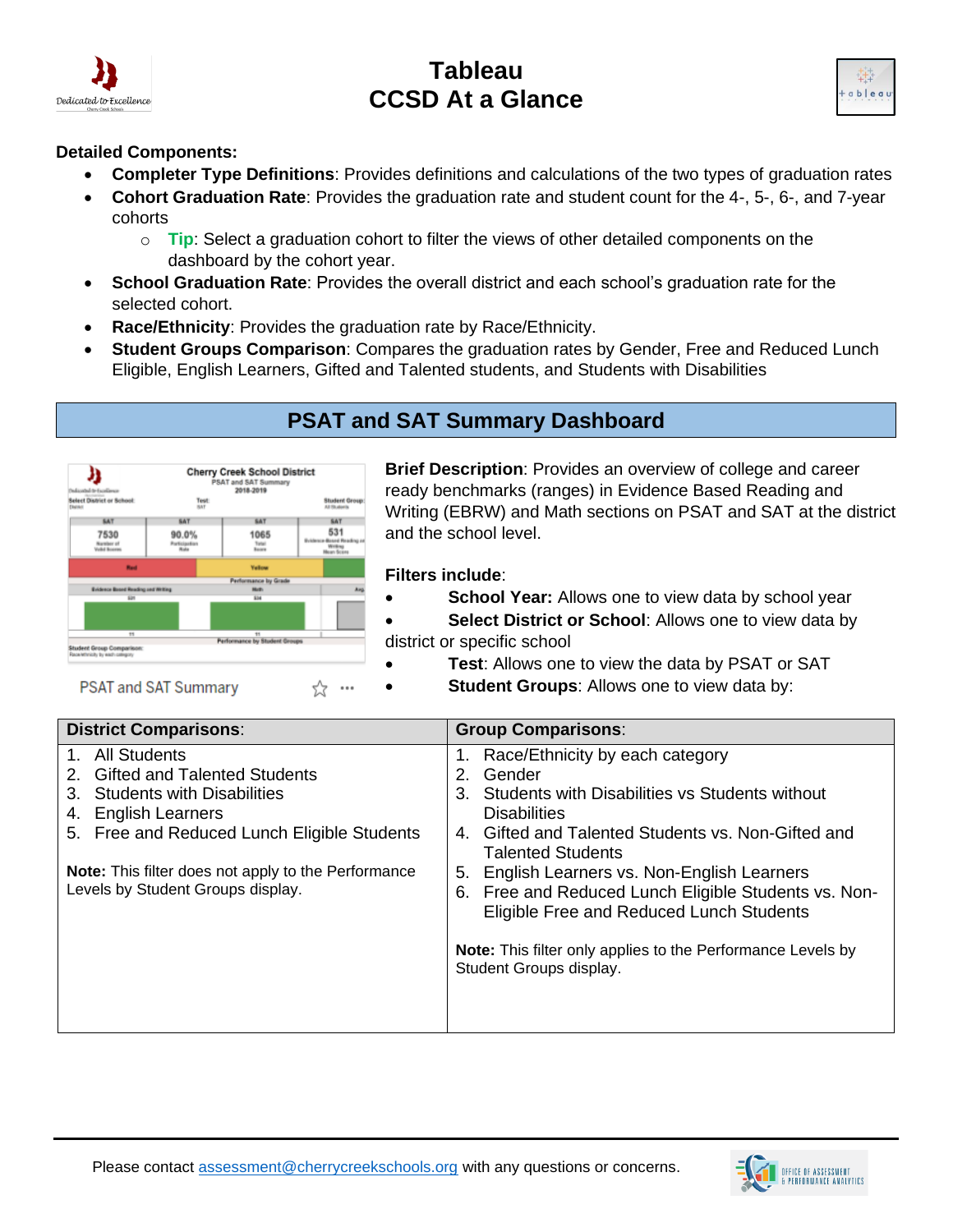



#### **Detailed Components**:

- **Overall Performance**: Provides the overall number of valid scores, participation rate, total score, EBRW mean score, math mean score on PSAT and SAT
- **Performance by Grade**: The bar chart displays the average score for EBRW, Math, and Total Score by grade level and the range (**Red**, **Yellow**, **Green**) it is in for each section on the college or career ready benchmarks
	- o **Tip**: Hover over a specific section of the bar to view more details

 $\cdots$ ☆

• **Performance by Student Groups**: The bar chart compares the average score for EBRW, Math, and Total Score by student groups and the range (**Red**, **Yellow**, **Green**) it is in for each section on the college or career ready benchmarks

### **CMAS Summary**



Levels by Student Groups display.

**CMAS Summary** 

**Brief Description**: Provides an overview of performance (proficiency) in each CMAS content area at the district and the school level.

#### **Filters include**:

**School Year:** Allows one to view data by school year

**Select District or School:** Allows one to view data by district or specific school

• **Grade Level**: Allows one to view data by all grades or by a specific grade level

• **Grade Display**: Allows one to display data by all grades, Grade (3-5), and Grade (6-8)

- **Note**: This filter only applies to performance levels by grade and performance levels by student groups detailed components
- **Content Area:** Allows one to display data by all content areas, Math, or ELA
- **Student Group**: Allows one to view data by: **District Comparisons: Group Comparisons**: 1. All Students 2. Gifted and Talented Students 3. Students with Disabilities 4. English Learners 5. Free and Reduced Lunch Eligible Students **Note:** This filter does not apply to the Performance 1. Race/Ethnicity by each category 2. Gender 3. Students with Disabilities vs Students without **Disabilities** 4. Gifted and Talented Students vs. Non-Gifted and Talented Students

5. English Learners vs. Non-English Learners

6. Free and Reduced Lunch Eligible Students vs. Non-Eligible Free and Reduced Lunch **Students** 

**Note:** This filter only applies to the Performance Levels by Student Groups display.

Please contact [assessment@cherrycreekschools.org](mailto:assessment@cherrycreekschools.org) with any questions or concerns.

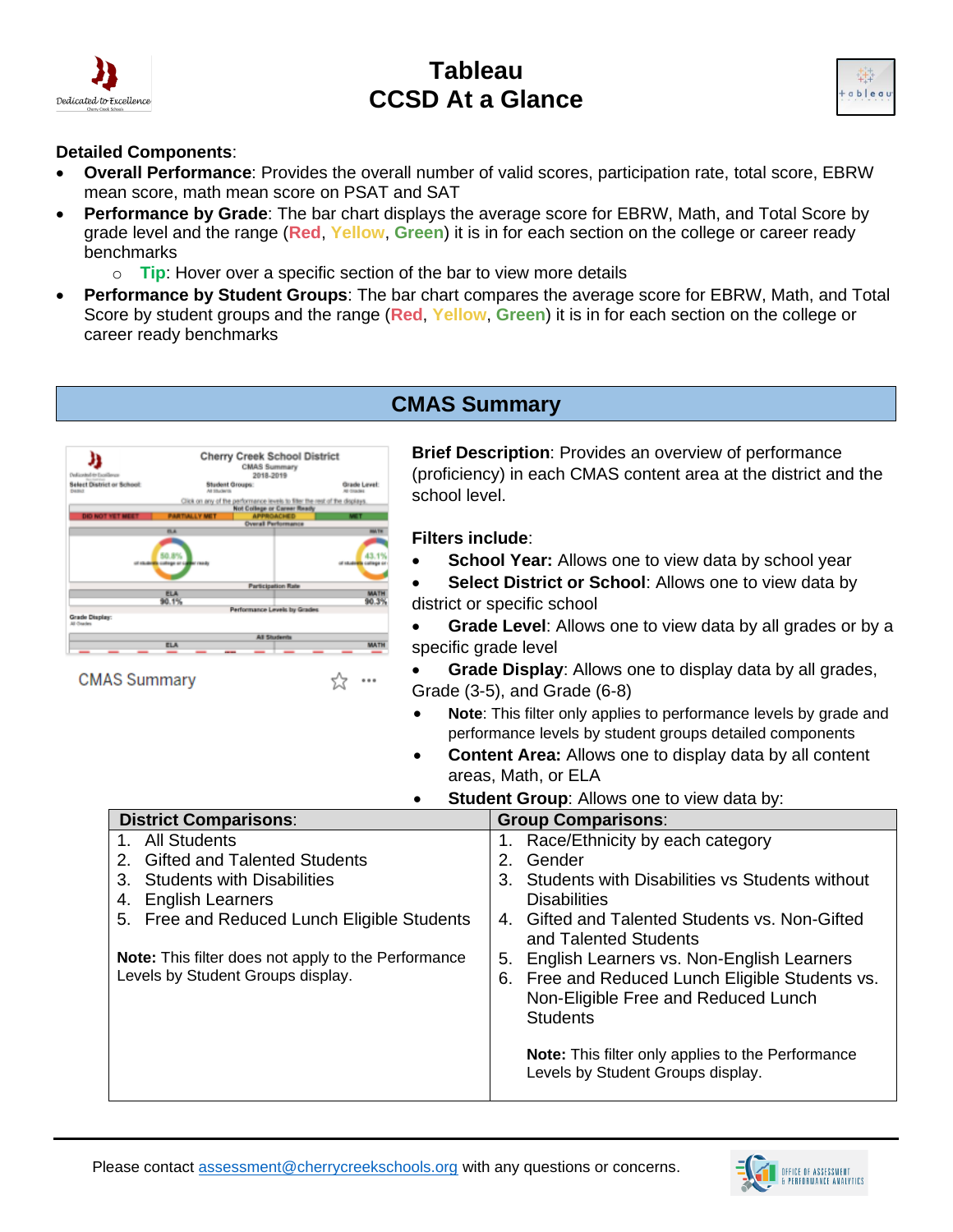



#### **Detailed Components**:

- **Donut Charts**: Provides the breakout of proficiency levels (**Did Not Meet**, **Partially Met**, **Approached**, **Met**, **Exceeded**). The percentage provided inside the donut chart is the percentage of students who have met or exceeded expectations on CMAS for each content area
	- o **Tip**: Hover over a specific slice to view more details
- **Test Participation Rate**: Provides the test participation rates for each content area
- **Performance Levels by Grades**: Provides the percentage of students within each proficiency level (**Did Not Meet**, **Partially Met**, **Approached**, **Met**, **Exceeded**) by grade level
	- o **Tip**: Hover over a specific section of the bar to view more details
- **Performance Levels by Student Groups**: Provides the percentage of students within each proficiency level (**Did Not Meet**, **Partially Met**, **Approached**, **Met**, **Exceeded**) by student group comparison
	- o **Tip**: Hover over a specific section of the bar to view more details

### **Summary Performance Framework Results**



**Brief Description**: Provides an overview of the District and School Performance Framework results.

#### **Filters include**:

- **School Year:** Allows one to view data by school year
- **Select District or School**: Allows one to view data by district or specific school

Performance Framework Sum... ☆ …

#### **Detailed Components**:

- **Count of Schools by Rating:** Provides overall number of schools within each performance framework rating for the district
- **Official Performance Rating: Provides the official performance rating** 
	- o **Tip**: Hover over bar chart to view prior years' ratings
- **Performance Indicator Ratings**: Provides the performance indicator ratings
	- o **Tip**: Hover over bar chart to view prior years' ratings for each indicator
- **Test Participation Rates**: Provides participation rates by content area and rating.
- **Summary of Ratings by EMH Level**: Provides performance indicator ratings by education level